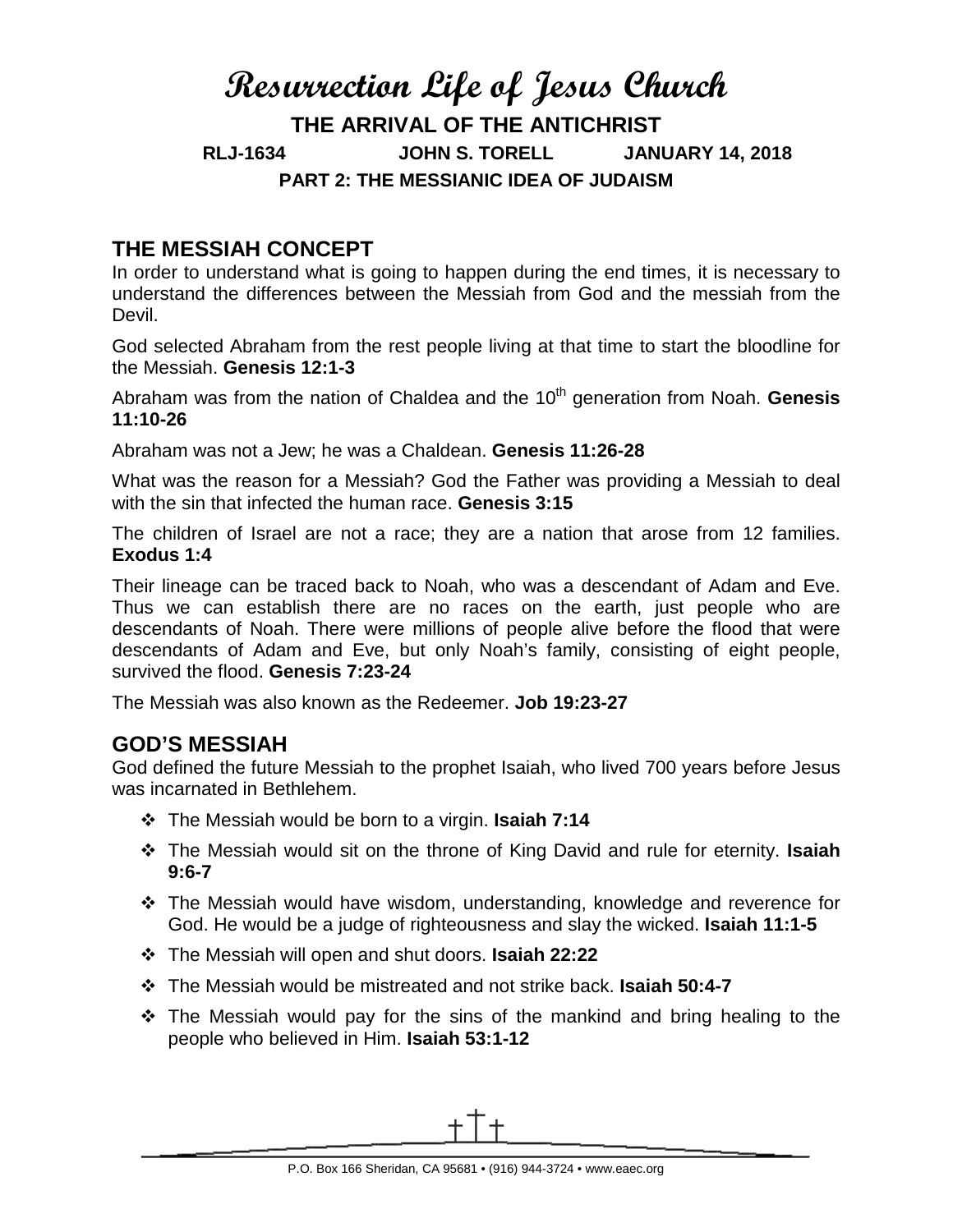## **THE DEVIL'S MESSIAH**

The Devil wants to provide humanity with his counterfeit messiah and subsequently chose the seed of Abraham to achieve credibility. Satan is also known as the Old Serpent, the Dragon, and the Devil, is producing a bloodline through the children of Israel that will one day be revealed as the "holy serpent" messiah.

The Kabbalah dates back to the time of the Exodus from Egypt when the Devil revealed the following to Korah, Dathan, Abiram and other false prophets in Israel. **Number 16:1- 3**

The Kabbalah teaches that when God created all things, He became confused and a portion of him fell into the bottomless abyss and took the form of a holy serpent which is now permanently stuck in the abyss. Since the holy serpent also is the messiah, it is the duty of the Kabbalist's to do everything possible to bring him up from the abyss.<sup>[1](#page-1-0)</sup>

The holy serpent is not a messiah for the whole world, only for the children of Israel, who later named themselves "Jews." They believe that only Jews have souls and that the rest of humanity is like cattle, meaning they have no souls and eternal life is not available for them after death. They cite Ezekiel 23:20 as proof of this spurious claim.

This prejudicial teaching concerning Gentiles was so ingrained among the people of Israel that even the apostles refused to preach the Gospel to Gentiles even though Jesus had commanded them to do so. **Matthew 28:18-20**

Jesus had to send an angel to show Peter that the Gospel was indeed for everyone – Jew and Gentile alike – and that all people on earth have souls. **Acts 10:28; 34-48**

Thus there are two movements among the children of Israel – one from God and another from the Devil.

The Devil's people debated at the time of Moses as to how to get their messiah up from the abyss. The Kabbalah describes that it can be accomplished in two ways:

- 1. Make everyone on earth good.
- 2. Make everyone on earth evil.

The Kabbalistic leaders decided that it was too difficult to make everyone good; it would be far easier to make humanity evil.

Toward the end of his life, King Solomon embraced the Kabbalah and used his Godgiven wisdom to expand its writings and accelerate the effort to get the holy serpent up from the abyss.

The Kabbalah also teaches that when Moses went up on the mountain to meet God, he met the bad one. The 70 elders at the foot of the mountain met the good god, and his name is Lucifer; thus, the Kabbalah is "Satan's bible."

The prophet Isaiah was commissioned to speak against this diabolical teaching and we find this in the following references:

Promoting evil to usher in the messiah. **Isaiah 5:13-21**

<span id="page-1-0"></span> $1$  MAJOR TRENDS IN JUDAISM, Gershom Sholem, Schocken Publishing House, 1961, p.297